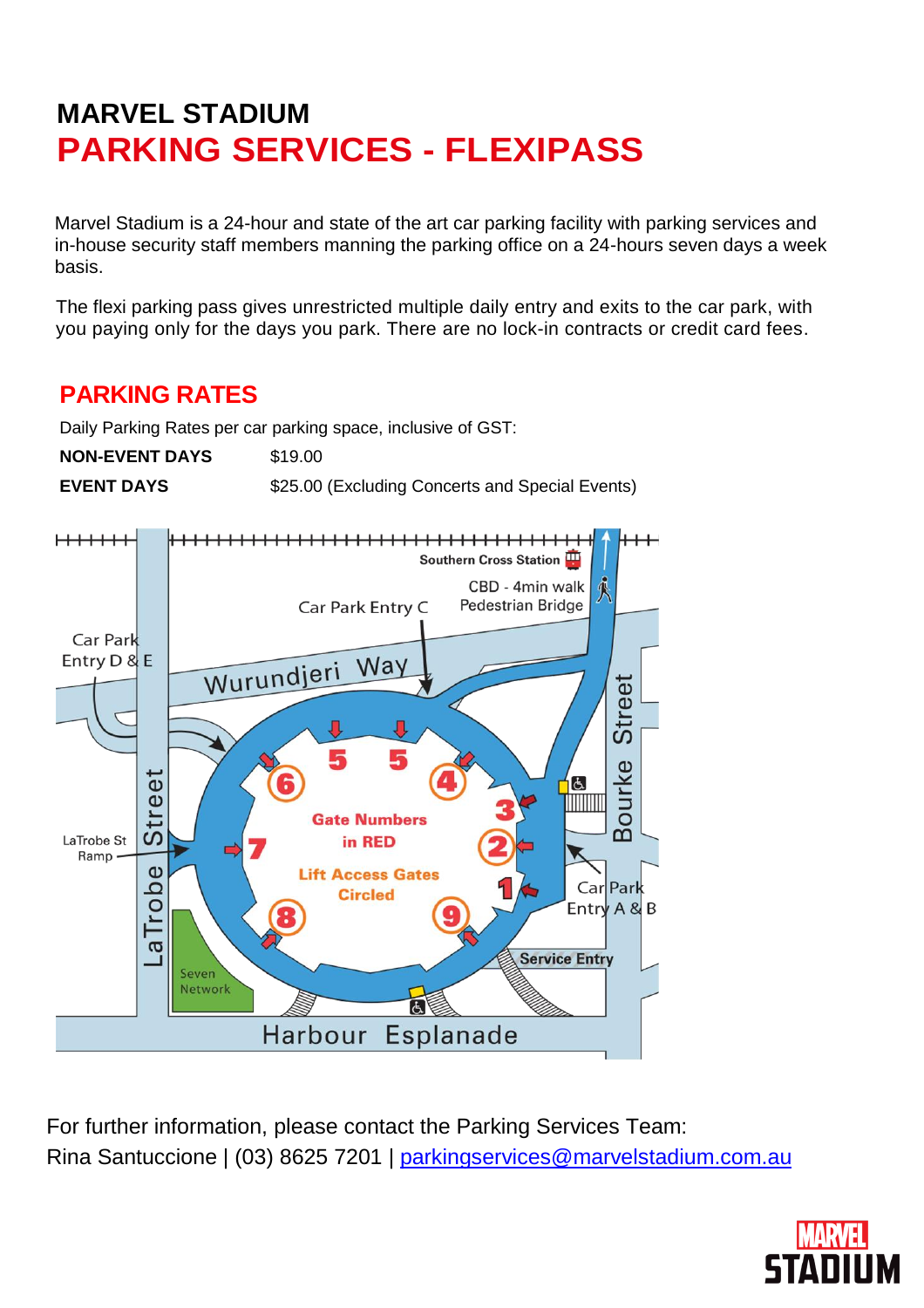## **MARVEL STADIUM PARKING AGREEMENT**

| This Agreement is made on                                                                                                                           |                                                                                                                                                                                                                                                                                                      | between the following parties: |  |  |
|-----------------------------------------------------------------------------------------------------------------------------------------------------|------------------------------------------------------------------------------------------------------------------------------------------------------------------------------------------------------------------------------------------------------------------------------------------------------|--------------------------------|--|--|
| Melbourne Stadiums Limited (A.B.N. 37 098 476 594)<br>of Marvel Stadium, 740 Bourke Street, DOCKLANDS VIC 3008 (Company)                            |                                                                                                                                                                                                                                                                                                      |                                |  |  |
| And <b>Parker</b>                                                                                                                                   |                                                                                                                                                                                                                                                                                                      |                                |  |  |
| Account Name                                                                                                                                        |                                                                                                                                                                                                                                                                                                      |                                |  |  |
| Address                                                                                                                                             |                                                                                                                                                                                                                                                                                                      |                                |  |  |
| Company                                                                                                                                             |                                                                                                                                                                                                                                                                                                      | ABN (if applicable)            |  |  |
| Parker's Contact Name                                                                                                                               |                                                                                                                                                                                                                                                                                                      | Mobile Number:                 |  |  |
| Email Address:                                                                                                                                      |                                                                                                                                                                                                                                                                                                      |                                |  |  |
| 1. In consideration of the payment by the Parker of the Regular Monthly Parking Charge specified in the Schedule, the Company grants the Parker the | right to park vehicles in the Car Park in accordance with the details specified in the Schedule and the terms set out in the Conditions.                                                                                                                                                             |                                |  |  |
| 2.                                                                                                                                                  | This Agreement will commence on the date specified in the Schedule and continue for the Contracted Period and thereafter will continue from<br>month to month until terminated by either party in accordance with the Conditions.                                                                    |                                |  |  |
| 3.                                                                                                                                                  | By signing this Agreement, the Parker acknowledges that the Parker is aware of and bound by the Conditions, confirms that the Parker will acquaint<br>each person who will use the Car Park under this Agreement with the Conditions and warrants that each such person will observe the Conditions. |                                |  |  |

### **SCHEDULE**

| <b>Passcard No:</b> |
|---------------------|
|                     |
|                     |
|                     |
|                     |

By signing this Agreement, the Parker acknowledges that the Parker is aware of and bound by the Conditions, confirms that the Parker will acquaint each person who will use the Car Park under this Agreement with the Conditions and warrants that each such person will observe the Conditions.

| Signed         | Authorised Signatory for Parker |  |
|----------------|---------------------------------|--|
| Date           | Date                            |  |
| <b>Witness</b> | Signed by Witness               |  |

### **PAYMENT DETAILS & AUTHORISATION** (This section must be completed by all applicants)

I/We request and authorise Melbourne Stadiums Ltd (ABN 370 984 765 94) (User ID 069740) to debit through the Bulk Electronic Clearing System account held at the below listed financial institution monthly on or around the 25<sup>th</sup> day of each month, for the previous month of car park usage.

| Visa               | MasterCard | <b>Diners</b> | Amex                |  |
|--------------------|------------|---------------|---------------------|--|
| Card Number:       |            |               | <b>Expiry Date:</b> |  |
| Cardholder's Name: |            |               | Signature:          |  |

Unless notified otherwise by the Company, the Parker's credit card will be debited by the Company's nominee, Melbourne Stadiums Limited (ABN 37098476594).

Please email form back to [parkingservices@marvelstadium.com.au](mailto:parkingservices@etihadstadium.com.au)